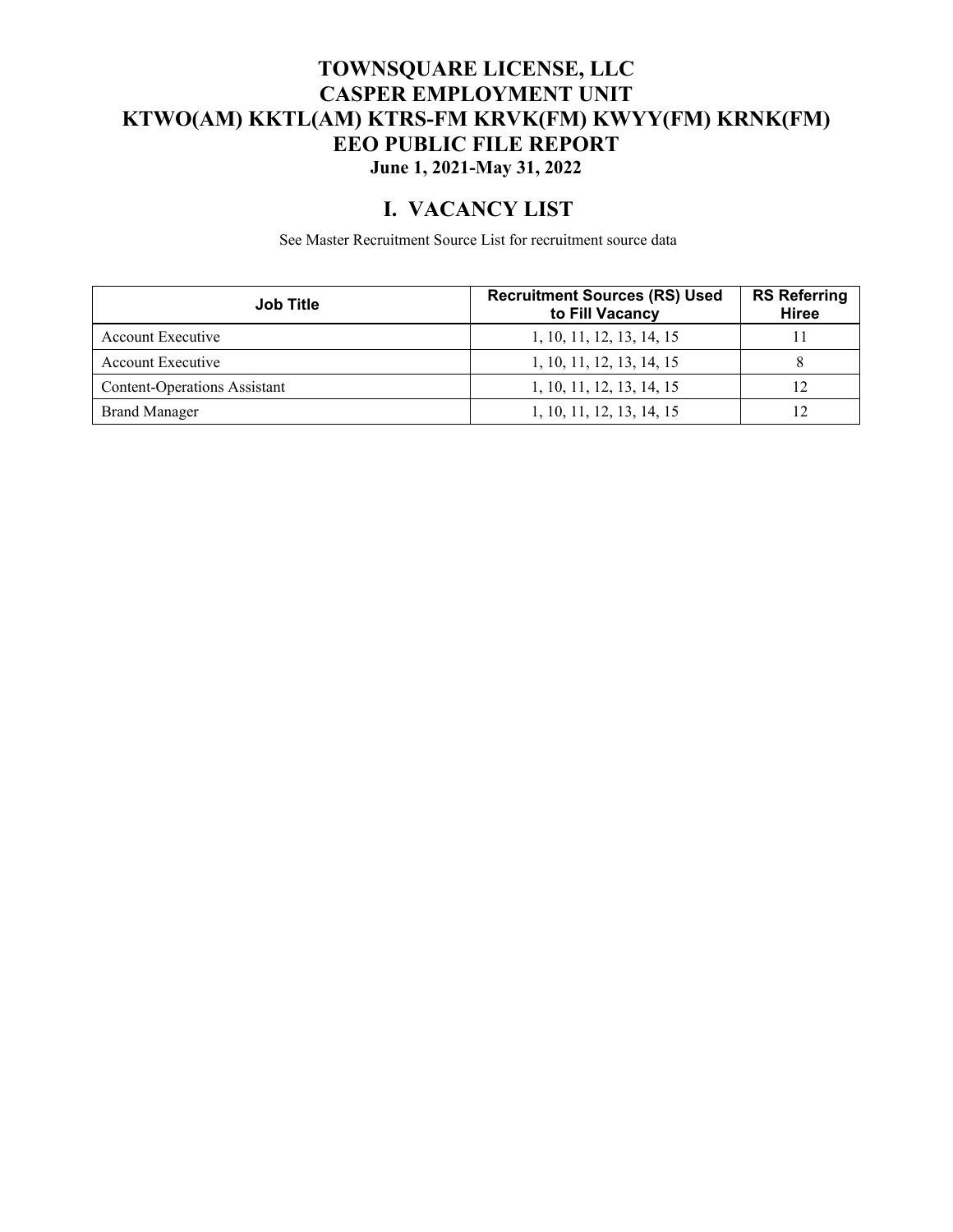## **KTWO-KKTL-KTRS-KRVK-KWYY-KRNK EEO PUBLIC FILE REPORT**

# **II. MASTER RECRUITMENT SOURCE LIST (MRSL)**

| <b>RS</b><br><b>Number</b>                                                                          | <b>RS Information</b>                                                                                         | <b>Source Entitled</b><br>to Vacancy<br><b>Notification?</b><br>(Yes/No) | No. of<br><b>Interviewees</b><br><b>Referred by RS</b><br>over<br>12-month period |
|-----------------------------------------------------------------------------------------------------|---------------------------------------------------------------------------------------------------------------|--------------------------------------------------------------------------|-----------------------------------------------------------------------------------|
| $\mathbf{1}$                                                                                        | LinkedIn (Through Greenhouse)                                                                                 | N <sub>o</sub>                                                           | $\overline{4}$                                                                    |
| $\overline{2}$                                                                                      | Wendy Finch<br>Human Resources Officer<br>Central Wyoming College<br>Riverton, Wyoming 82501<br>307 855 2000  | No                                                                       | $\boldsymbol{0}$                                                                  |
| 3                                                                                                   | Greg Chockis<br>Wyoming Department of Employment<br>851 Werner Court<br>Casper, Wyoming 82601<br>307 234 4591 | N <sub>o</sub>                                                           | $\boldsymbol{0}$                                                                  |
| $\overline{4}$                                                                                      | Jan DeVries<br>Casper College Career Placement<br>125 College Drive<br>Casper, Wyoming 82601<br>307 268 2110  | No                                                                       | $\boldsymbol{0}$                                                                  |
| 5                                                                                                   | Ray Pachecco<br>League of Latin American Citizens<br>P.O. Box 1502<br>Casper, Wyoming 82636<br>307 266 1637   | No                                                                       | $\boldsymbol{0}$                                                                  |
| 6<br>Lola Singleton<br>Secretary<br>NAACP- Casper Chapter<br>P.O. Box 1931<br>Casper, Wyoming 82602 |                                                                                                               | No                                                                       | $\boldsymbol{0}$                                                                  |
| $\overline{7}$                                                                                      | Joint Tribal Business Council<br>533 Ethete Road<br>Ethete, Wyoming 82520<br>307 332 6625                     | No                                                                       | $\mathbf{0}$                                                                      |
| $8\,$                                                                                               | Employee Referral                                                                                             | No                                                                       | $\mathbf{1}$                                                                      |
| 9                                                                                                   | Wyoming Association of Broadcasters<br>Employment-Job Fair                                                    | No                                                                       | $\boldsymbol{0}$                                                                  |
| 10                                                                                                  | Diversity Jobs (Through Greenhouse)                                                                           | No                                                                       | $\boldsymbol{0}$                                                                  |
| 11<br>Indeed.com (Through Greenhouse)                                                               |                                                                                                               | No                                                                       | 10                                                                                |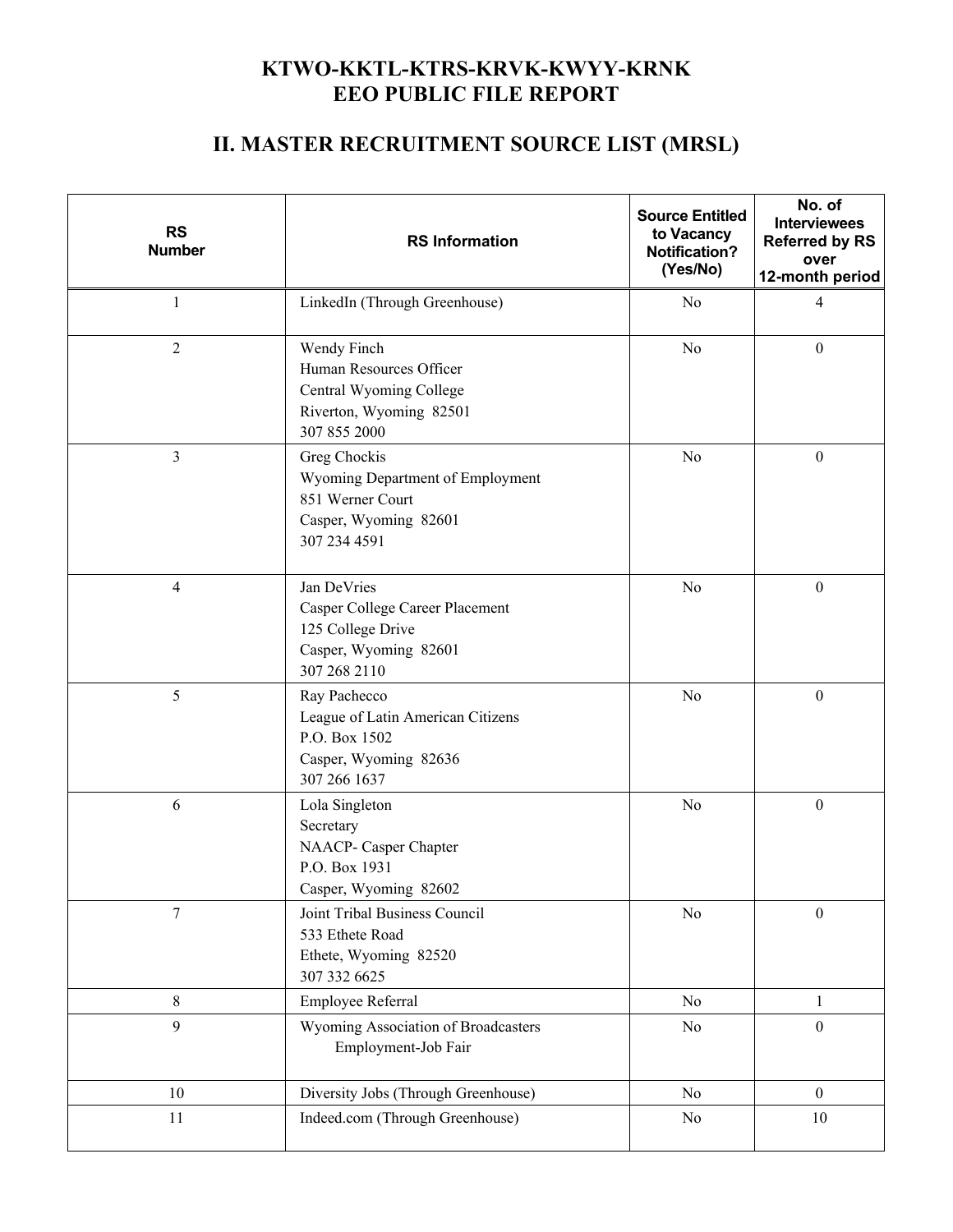| <b>RS</b><br><b>Number</b>                     | <b>RS</b> Information                                                     | <b>Source Entitled</b><br>to Vacancy<br><b>Notification?</b><br>(Yes/No) | No. of<br><b>Interviewees</b><br><b>Referred by RS</b><br>over<br>12-month period |
|------------------------------------------------|---------------------------------------------------------------------------|--------------------------------------------------------------------------|-----------------------------------------------------------------------------------|
| 12                                             | Townsquaremedia.com                                                       | N <sub>0</sub>                                                           |                                                                                   |
| 13                                             | Townsquare radio station websites (KRNK, KKTL,<br>KTWO, KRVK, KTRS, KWYY) | N <sub>0</sub>                                                           | $\theta$                                                                          |
| 14                                             | Townsquare radio ads (KRNK, KKTL, KTWO,<br>KRVK, KTRS, KWYY)              | N <sub>0</sub>                                                           | $\theta$                                                                          |
| 15                                             | Glassdoor (Through Greenhouse)<br>N <sub>0</sub>                          |                                                                          | $\theta$                                                                          |
| <b>TOTAL INTERVIEWEES OVER 12-MONTH PERIOD</b> |                                                                           |                                                                          | 22                                                                                |